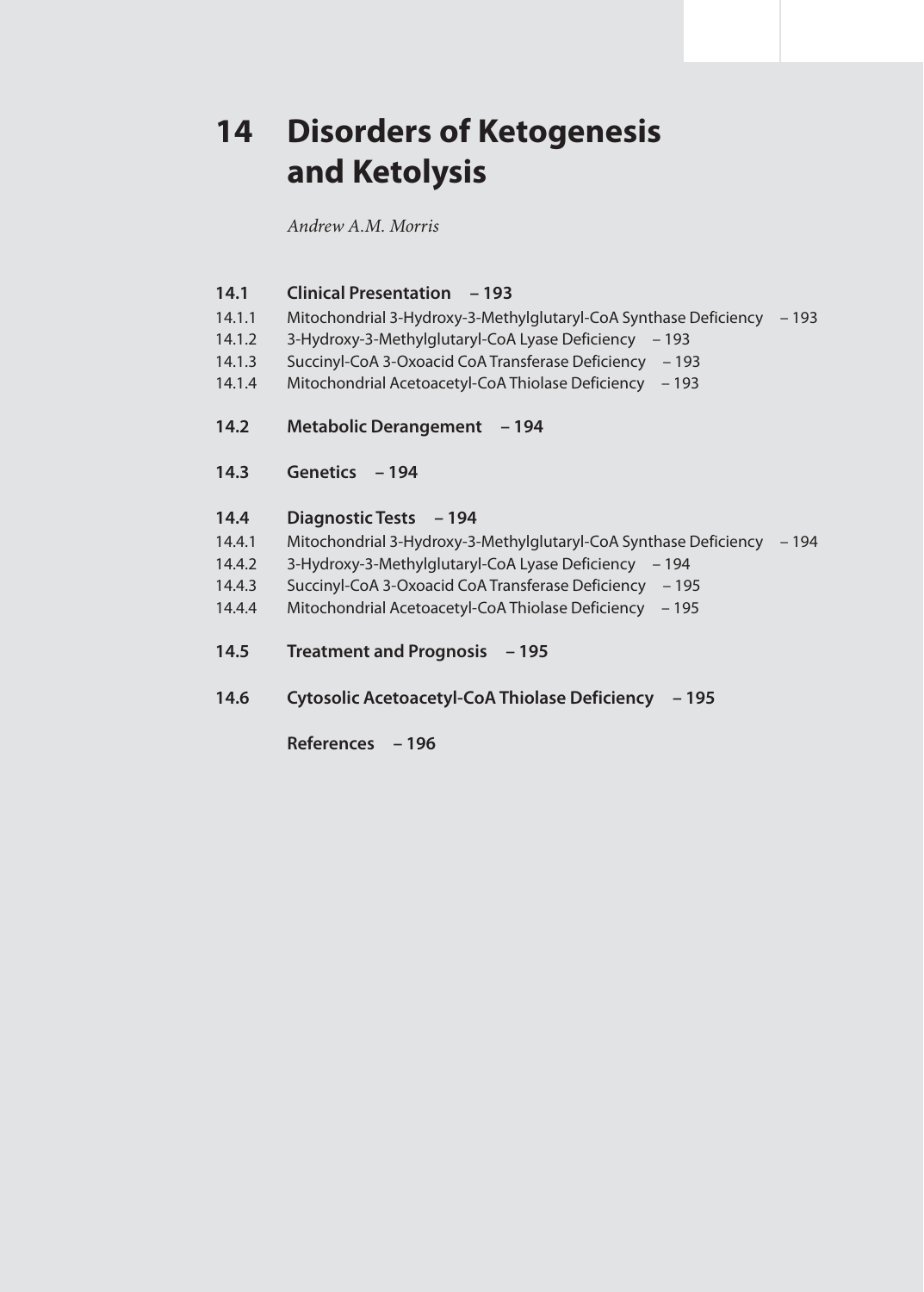#### **Ketogenesis and Ketolysis**

During fasting, ketone bodies are an important fuel for many tissues, including cardiac and skeletal muscle. They are particularly important for the brain, which cannot oxidise fatty acids. The principal ketone bodies, acetoacetate and 3-hydroxybutyrate, are maintained in equilibrium by 3-hydroxybutyrate dehydrogenase; acetone is formed from acetoacetate non-enzymatically and eliminated in breath. Ketone bodies are formed in

liver mitochondria, predominantly from fatty acids, but also from certain amino acids, such as leucine. For use as fuel, ketone bodies are converted to acetyl-CoA in the mitochondria of extrahepatic tissues. One of the ketolytic enzymes, mitochondrial acetoacetyl-CoA thiolase, is also involved in the breakdown of isoleucine  $(D$  Fig. 14.1).



. **Fig. 14.1.** Biochemical pathways involving enzymes of ketogenesis and ketolysis. HMG-CoA, 3-hydroxy-3-methylglutaryl coenzyme A. **1,** Mitochondrial (m)HMG-CoA synthase; **2,** HMG-CoA lyase; **3,** succinyl-CoA 3-oxoacid CoA transferase (SCOT);

**4,** mitochondrial acetoacetyl-CoA thiolase (T2); **5,** 3-hydroxybutyrate dehydrogenase. The enzyme defects discussed in this chapter are depicted by solid bars across the arrows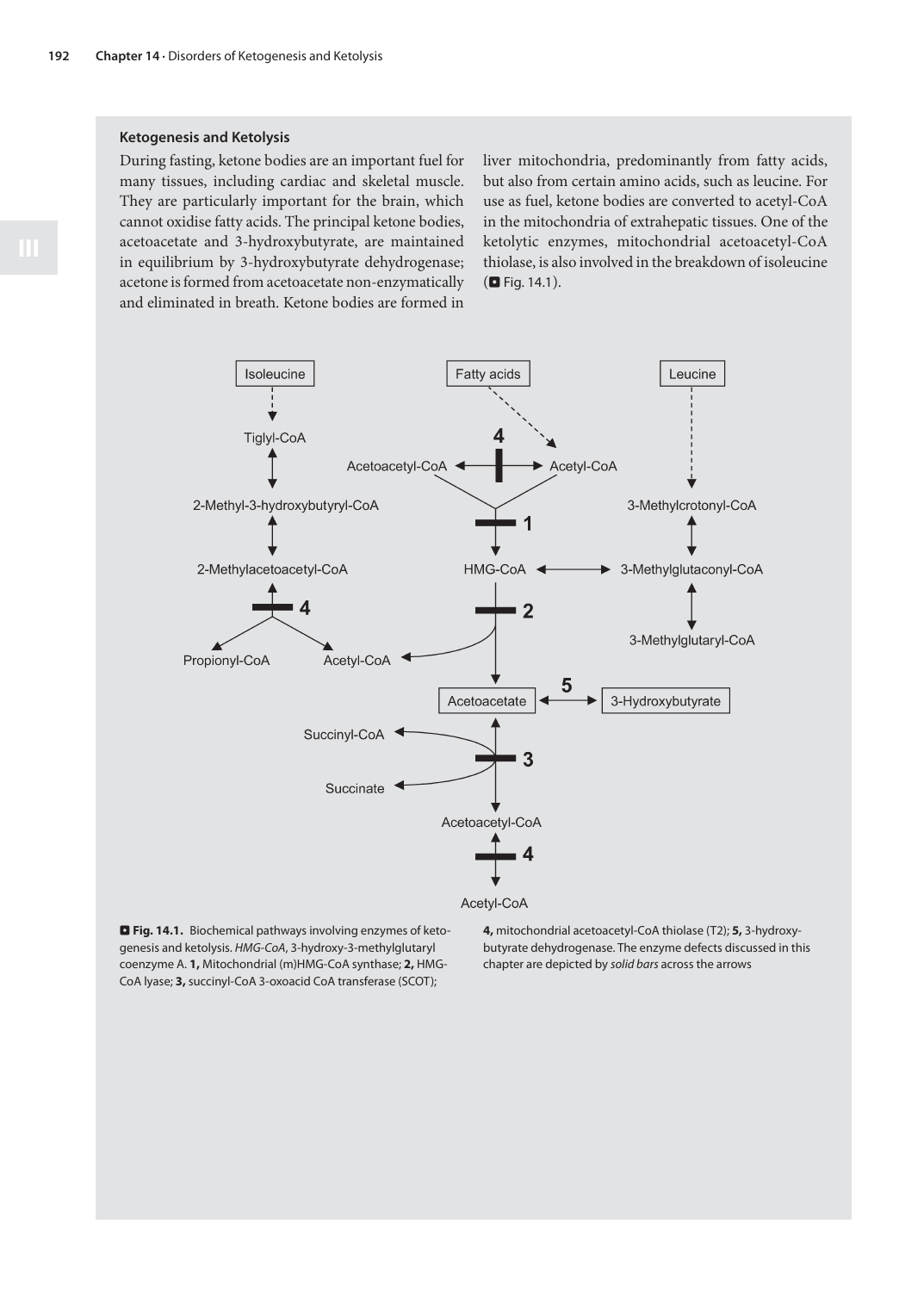Disorders of ketone body metabolism present either in the first few days of life or later in childhood, during an infection or some other metabolic stress. In defects of ketogenesis, decompensation leads to encephalopathy, with vomiting and a reduced level of consciousness, often accompanied by hepatomegaly. The biochemical features – hypoketotic hypoglycaemia, with or without hyperammonaemia – resemble those seen in fatty acid oxidation disorders. In defects of ketolysis, the clinical picture is dominated by severe ketoacidosis. This is often accompanied by decreased consciousness and dehydration.

#### **14.1 Clinical Presentation**

#### **14.1.1 Mitochondrial 3-Hydroxy-3-Methylglutaryl-CoA Synthase Deficiency**

Six patients with mitochondrial 3-hydroxy-3-methylglutarylcoenzyme A (mHMG-CoA) synthase deficiency **(**enzyme 1 in  $\Box$  Fig. 14.1) have been reported since 1997. All presented with hypoglycaemia following gastroenteritis, between the ages of 9 months and 6 years [1-3]. At presentation, most patients were comatose and had hepatomegaly, which subsequently resolved. Blood lactate and ammonia concentrations were normal and urine was negative for ketone bodies. All patients recovered promptly with intravenous glucose and none suffered long-term complications.

#### **14.1.2 3-Hydroxy-3-Methylglutaryl-CoA Lyase Deficiency**

Approximately 30% of patients with HMG-CoA lyase deficiency (enzyme 2 in  $\blacksquare$  Fig. 14.1) present by 5 days of age, after a short initial symptom-free period. Most of the other patients present later in the first year, when they are fasted or suffer infections [4]. A few patients remain asymptomatic for a number of years [5].

Clinical features at presentation include vomiting, hypotonia and a reduced level of consciousness. Investigations show hypoglycaemia and acidosis [4]. Ketone body levels are inappropriately low but blood lactate concentrations may be markedly elevated, particularly in neonatal onset cases [6]. Many patients have hyperammonaemia, hepatomegaly and abnormal liver function tests and, in the past, cases may have been misdiagnosed as Reye's syndrome [7]. Pancreatitis is a recognised complication [8], as in other branched-chain organic acidaemias. With appropriate treatment, most patients recover from their initial episode of metabolic decompensation. Unfortunately, a number suffer neurological sequelae, including epilepsy, intellectual handicap, hemiplegia or cerebral visual loss [4, 5, 7]. Imaging may show abnormalities in the basal ganglia and focal cerebral atrophy. Even in asymptomatic patients, magnetic resonance imaging (MRI) shows diffuse mild  $T_2$  hyperintensity of the cerebral white matter with multiple foci of more severe signal abnormality [5]. The cause of these changes is unknown; myelination may be impaired because ketone bodies are a substrate for the synthesis of myelin cholesterol [9].

#### **14.1.3 Succinyl-CoA 3-Oxoacid CoA Transferase Deficiency**

The deficiency of succinyl-CoA 3-oxoacid CoA transferase (SCOT, also known assuccinyl-CoA 3-ketoacid CoAtransferase; enzyme  $3$  in  $\Box$  Fig. 14.1) is characterised by recurrent episodes of severe ketoacidosis. Tachypnoea is often accompanied by hypotonia and lethargy. As for HMG-CoA lyase deficiency, 30 % of patients become symptomatic within a few days of birth [10] and most of the others present later in the first year. A few patients have had cardiomegaly at the time of presentation [11]. Blood glucose, lactate and ammonia concentrations are generally normal, though there have been reports of hypoglycaemia in neonates [10] and hyperglycaemia in older children [11]. Because ketosis and acidosis are common in sick children, SCOT deficiency enters the differential diagnosis for a large number of patients.

## **14.1.4 Mitochondrial Acetoacetyl-CoA Thiolase Deficiency**

Recurrent episodes of ketoacidosis also occur in patients with a deficiency of mitochondrial acetoacetyl-CoA thiolase (also known as 2-methyl-acetoacetyl-CoA thiolase and as  $\beta$ -ketothiolase, abbreviated T2; enzyme 4 in  $\Box$  Fig. 14.1) [12]. Neonatal onset is rare. Most patients present during the first two years but one asymptomatic adult has been diagnosed [13].

Episodes of decompensation generally start with tachypnoea and vomiting, which is followed by dehydration and a falling level of consciousness [12]. A few patients have seizures. Investigations show a severe metabolic acidosis with ketonuria. Blood glucose, lactate and ammonia concentrations are normal in most cases but hyper- and hypoglycaemia have been reported [11, 12]. The high acetoacetate levels in blood and urine may cause screening tests forsalicylate to give false positive results [14]. Most patients make a full recovery from episodes of decompensation but some have mental retardation, ataxia or dystonia with abnormalities in the basal ganglia on MRI [15]. A few patients have developmental delay before their first episode of ketoacidosis [15].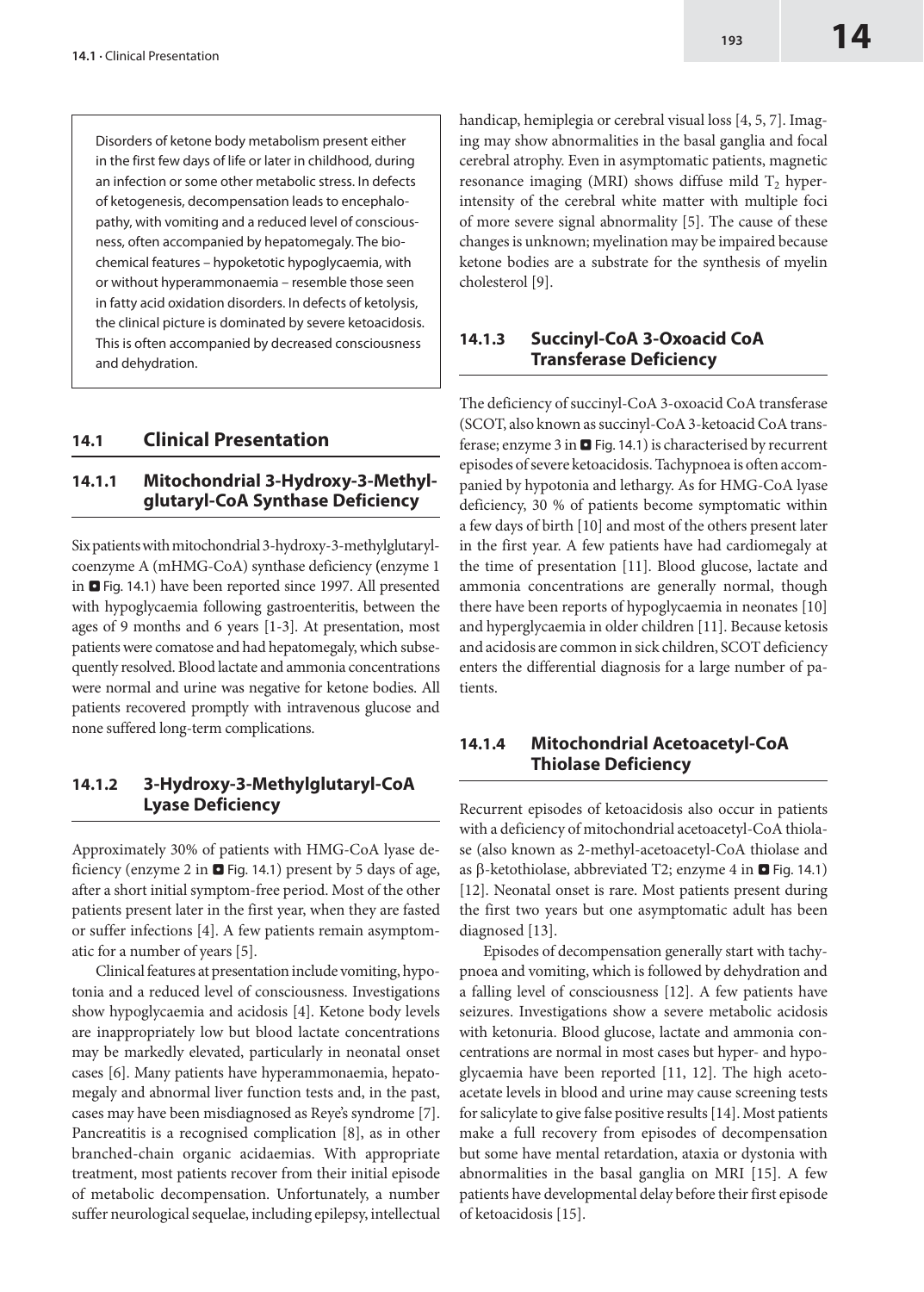#### **14.2 Metabolic Derangement**

#### Ketone bodies are synthesised in hepatic mitochondria, primarily using acetyl-CoA derived from fatty acid oxidation ( $\blacksquare$  Fig. 14.1). mHMG-CoA synthase catalyses the condensation of acetoacetyl-CoA and acetyl-CoA to form HMG-CoA,which is cleaved by HMG-CoAlyase to release acetyl-CoA and acetoacetate. HMG-CoA can also be derived from the amino acid, leucine. Thus, mHMG-CoA synthase and HMG-CoA lyase deficiencies both impair ketogenesis but HMG-CoA lyase deficiency also causes the accumulation of intermediates of the leucine catabolic pathway. The hypoglycaemia seen in these defects may result from impaired gluconeogenesis or from excessive glucose consumption due to the lack of ketone bodies.

Ketone body utilisation occurs in extrahepatic mitochondria, starting with the transfer of coenzyme A from succinyl-CoA to acetoacetate, catalysed by SCOT. This forms acetoacetyl-CoA, which is converted to acetyl-CoA by T2. SCOT is not expressed in liver and has no role other than ketolysis; episodic ketoacidosis is, therefore, the only consistent biochemical abnormality in SCOT deficiency. In contrast, T2 is expressed in liver and has 3 different roles. Whereas T2 promotes ketolysis in extrahepatic tissues, in liver it participates in ketogenesis by converting acetyl-CoA to acetoacetyl-CoA. Finally, T2 cleaves 2-methylacetoacetyl-CoA in the degradation pathway for isoleucine. Patients with T2 deficiency present with ketoacidosis, implying that the enzyme is more crucial in ketolysis than in ketogenesis; they also excrete intermediates of isoleucine catabolism.

#### **14.3 Genetics**

All 4 disorders are inherited as autosomal recessive traits. Their prevalence is unknown but HMG-CoA lyase deficiency is relatively common in Saudi Arabia [6]. Mutations have been identified in patients with each of the 4 disorders [3, 12, 16]. Two common mutations have been found in HMG-CoA lyase deficiency, one in the Saudi population [17] and the other in Mediterranean patients [18]. Common mutations have not been identified in the other disorders.

Prenatal diagnosis is possible using molecular techniques in families where the mutations are known or there are informative polymorphisms [19, 20]. Alternatively, prenatal diagnosis can be performed by enzyme assay in chorionic villi or cultured amniocytes [19, 20]. This is not possible for mHMG-CoA synthase and some authorities prefer not to use chorionic villi for SCOT [21]. Organic acid analysis of amniotic fluid is a third method of prenatal diagnosis for HMG-CoA lyase deficiency [19].

#### **14.4 Diagnostic Tests**

HMG-CoA lyase and T2 deficiencies are diagnosed by detecting abnormal urinary organic acids. The abnormalities are sometimes hard to detect in T2 deficiency. The organic acid profile of 2-methyl-3-hydroxybutyryl-CoA dehydrogenase deficiency, another enzyme of the isoleucine degradation pathway (discusssed in  $\blacktriangleright$  Chap. 19), resembles that of T2 deficiency and cases have been misdiagnosed as such in the past. Recognition of the other defects is even more difficult and it is likely that many cases remain undiagnosed.

#### **14.4.1 Mitochondrial 3-Hydroxy-3-Methylglutaryl-CoA Synthase Deficiency**

This diagnosis should be suspected when there is grossly impaired ketogenesis during fasting but there is normal fatty acid oxidation flux in vitro ( $\blacktriangleright$  Chap. 3 and 13). Organic acid analysis typically shows massive dicarboxylic aciduria (saturated, unsaturated and hydroxy-compounds) but low levels of ketone bodies [2, 3]. Blood acylcarnitine analysis is normal. Measurement of enzyme activity requires a liver biopsy because it is only expressed at high levels in liver and testis. Moreover, enzyme assays are complicated by a cytoplasmic isoenzyme, involved in cholesterol synthesis, which normally accounts for approximately 10% of total activity. Enzymology has not been undertaken in recent patients and the diagnosis has been confirmed by mutation analysis [3].

#### **14.4.2 3-Hydroxy-3-Methylglutaryl-CoA Lyase Deficiency**

Patients with this condition excrete increased quantities of 3-hydroxy-3-methylglutaric, 3-hydroxyisovaleric, 3-methylglutaconic and 3-methylglutaric acids ( $\blacksquare$  Fig. 14.1); 3-methylcrotonylglycine may also be present [4]. It is important to confirm the diagnosis enzymologically since a similar pattern of urinary organic acids has been found in patients with normal HMG-CoA lyase activity [22]. Assays can be undertaken on leukocytes or cultured fibroblasts as well as liver. Currently, the diagnosis is generally made following an acute presentation. There is, however, the potential to diagnosecasesbyneonatalscreening,since 3-methylglutarylcarnitine accumulates in blood and can be detected by tandem mass spectrometry [23].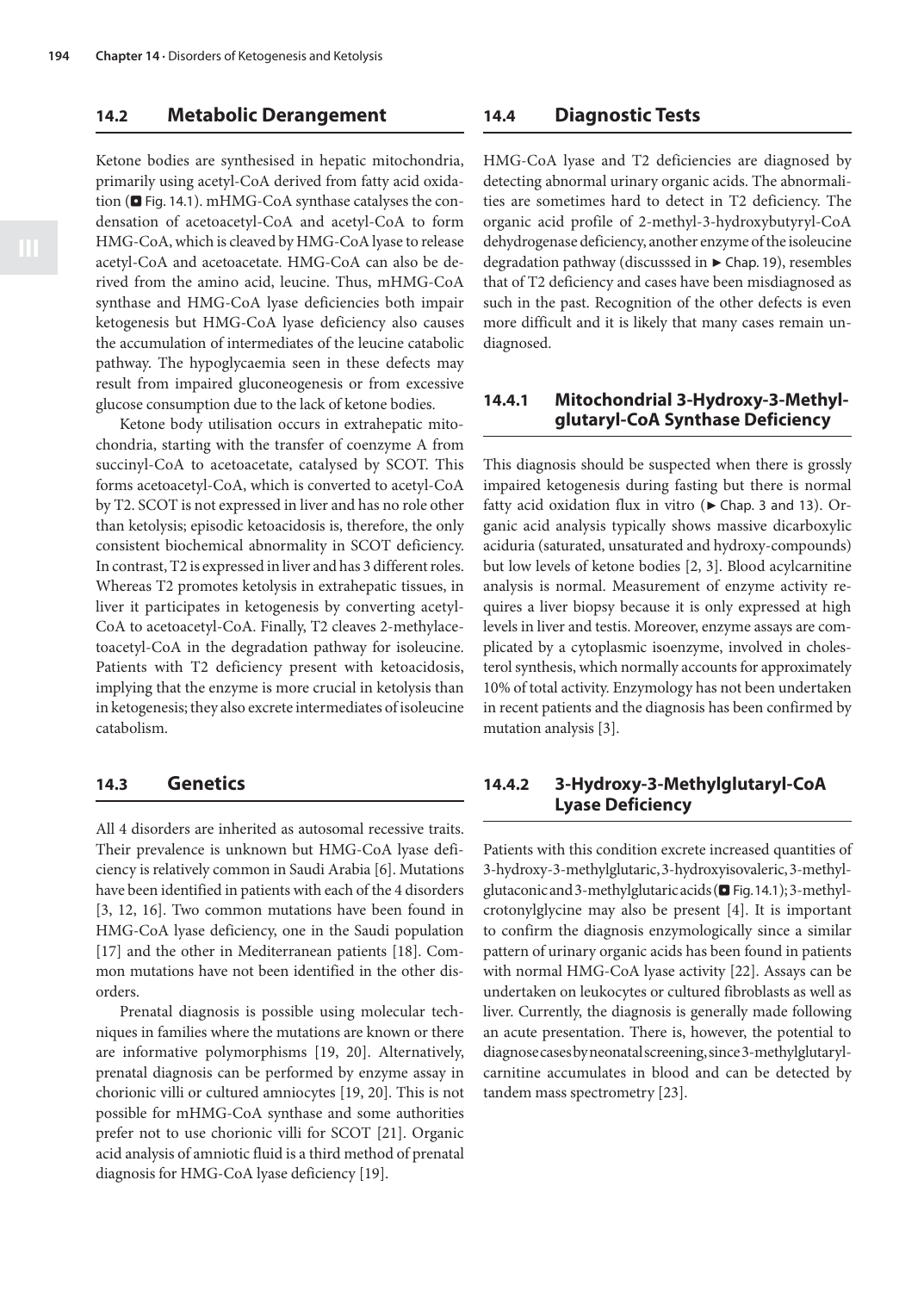#### **14.4.3 Succinyl-CoA 3-Oxoacid CoA Transferase Deficiency**

Most patients have persistent ketonuria and a circulating concentration of ketone bodies (acetoacetate plus 3-hydroxybutyrate) above 0.2 mmol/l, even in the fed state [11]. A few patients do not have ketonuria when they are well. If a diagnostic fast is undertaken, there is an excessive rise in blood ketone body levels, sometimes to over 10 mmol/l, without hypoglycaemia [11]. Urinary organic acid analysis reveals high concentrations of 3-hydroxybutyrate, acetoacetate and sometimes 3-hydroxyisovalerate but no specific abnormalities. The diagnosis must, therefore, be confirmed by enzymology, which can be undertaken on lymphocytes or cultured fibroblasts. These assays generally show at least 20–35% apparent residual activity, due to the consumption of substrate by other enzymes [16].

#### **14.4.4 Mitochondrial Acetoacetyl-CoA Thiolase Deficiency**

Patients with T2 deficiency usually excrete increased amounts of 2-methylacetoacetate, 2-methyl-3-hydroxybutyric acid and tiglylglycine  $(\blacksquare$  Fig. 14.1). Some patients, however, do not excrete tiglylglycine and 2-methylacetoacetate may not be detected because it is unstable. Indeed, the organic aciduria may be hard to detect even during episodes of ketoacidosis and an isoleucine load may be needed to demonstrate the abnormalities [24]. A similar organic acid picture can be seen in other disorders, such as 2-methyl-3-hydroxybutyryl-CoA dehydrogenase deficiency, but 2 methyacetoacetate is not excreted in the latter disorder (Chap. 19). Enzymological confirmation in cultured fibroblasts is, therefore, essential. Assays are complicated by the presence of 3 other thiolases that act on acetoacetyl-CoA (cytosolic and peroxisomal acetoacetyl-CoA thiolases and mitochondrial 3-oxoacyl-CoA thiolase). 2-Methylacetoacetyl-CoA is a specific substrate for T2 but it is difficult to synthesise [25]. One solution is to measure acetoacetyl-CoA thiolysis in the presence and absence of potassium, which enhances the activity of T2 but not the other enzymes [14]. Blood acylcarnitine analysis in T2 deficiency often reveals tiglylcarnitine and other abnormalities but the sensitivity and specificity are not clear [23].

### **14.5 Treatment and Prognosis**

All these patients can decompensate rapidly in early childhood. To prevent this, fasting must be avoided and a high carbohydrate intake must be maintained during any metabolic stress, such as surgery or infection ( $\blacktriangleright$  Chap. 4). Drinks containing carbohydrate should be started at the first sign of illness; hospital admission is needed if these are not tolerated or if a patient with a ketolysis disorder develops moderate or heavy ketonuria. In hospital, patients require an intravenous infusion of glucose. Acidosis is common in HMG-CoA lyase deficiency and, particularly, in the ketolysis disorders. An intravenous infusion of bicarbonate is needed if the acidosis is severe (pH<7.1) and it may be given in milder acidosis but electrolytes must be monitored frequently: there is a risk of severe and potentially fatal hypernatraemia. Extra fluids may be needed to correct dehydration, which is common in the ketolysis disorders.

A moderate protein restriction is usually recommended in HMG-CoA lyase, SCOT and T2 deficiencies, because these enzymes are directly or indirectly involved in amino acid catabolism [4, 11, 12]. A low fat diet has also been recommended [26]. Protein and fat should certainly be avoided during illness. At other times, however, dietary restriction is unnecessary in some patients [13, 16]. Carnitine supplements are often given if serum levels are low, though their value is unproven.

Patients with these disorders can die or suffer irreversible neurological damage during episodes of metabolic decompensation. Outcomes have been least good for neonatal-onset cases of HMG-CoA lyase deficiency, such as those from Saudi Arabia [6]. Once the diagnosis has been made, the outlook is much improved. Patients become more stable with age, particularly those with ketolysis defects [12]. Late complications are rare. Fatal cardiomyopathy has been reported in one patient with HMG-CoA lyase deficiency [27] and two pedigrees with T2 deficiency, though the latter cases were not enzymologically proven [28]. One patient with T2 deficiency has had a healthy child following an uncomplicated pregnancy [29].

### **14.6 Cytosolic Acetoacetyl-CoA Thiolase Deficiency**

Cytosolic acetoacetyl-CoA thiolase (CAT) is primarily involved in the synthesis of isoprenoid compounds, such as cholesterol, rather than ketone body metabolism. Two patients with CAT deficiency have been reported [30, 31]. Both presented with mental retardation after apparently normal early development. One patient developed severe ketoacidosis on a ketogenic diet, whilst the other had persistent ketonuria that resolved on a low fat diet. No treatment had any effect on the neurological problems. One patient had low acetoacetyl-CoA thiolase activity in the cytosolic fraction from a liver biopsy. Fibroblasts from the other patient showed reduced total acetoacetyl-CoA thiolase activity with normal T2 activity, and decreased cholesterol synthesis. The human CAT cDNA has been cloned but mutations have not been reported [32].